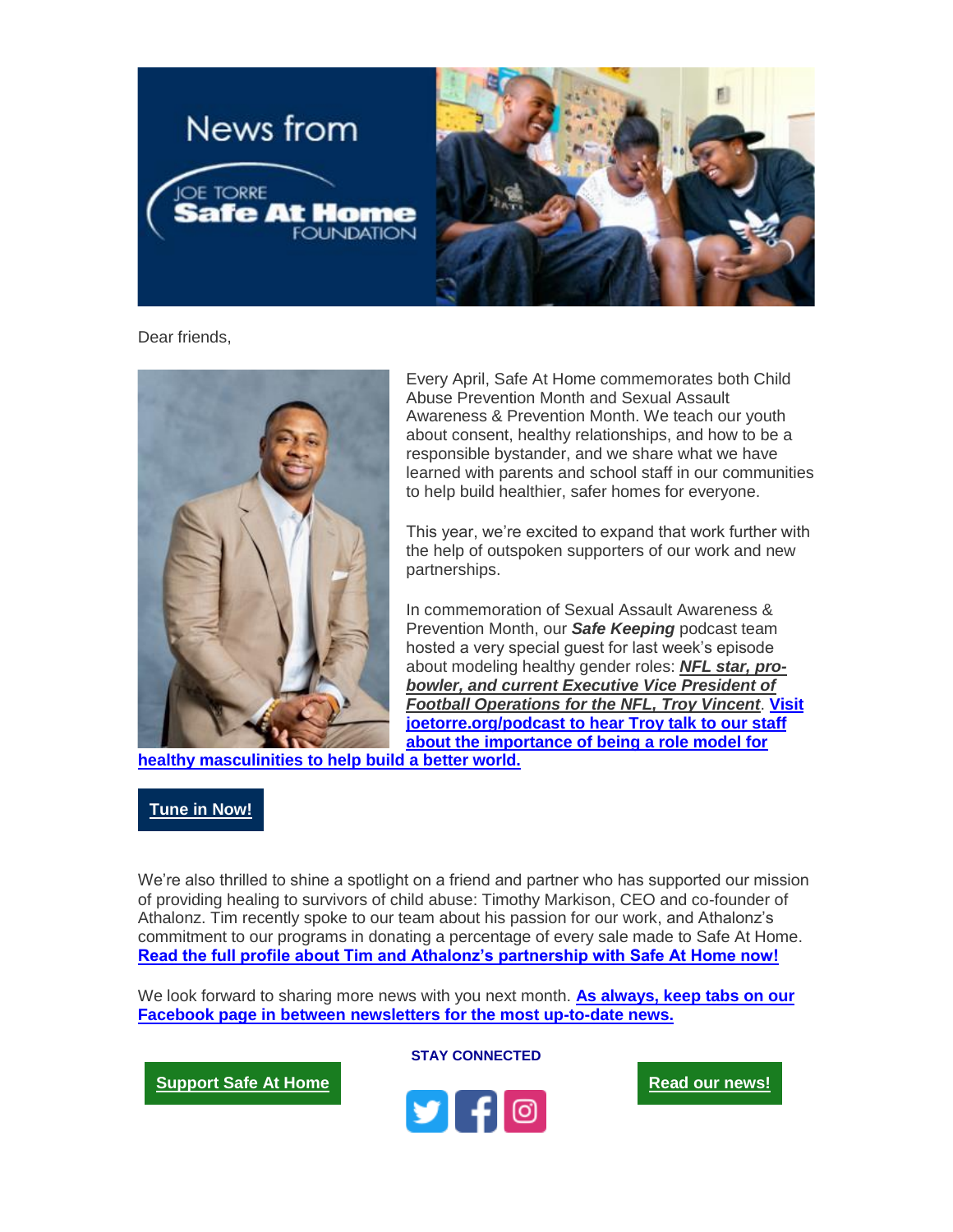

Dear friends,

May is Mental Health Awareness Month – a critical time for our program staff and youth to talk about how experiencing abuse can impact mental health. It's also an opportunity to increase awareness around how we all can support those who are struggling with mental health symptoms.

Your mental health is just as important as your physical health. Just like you need to eat well and exercise to stay fit, you need to take care of your mental health, too. That's why we're excited to share some resources with you from our expert staff.



Our counselor from Brooklyn Academy of Science in New York City has prepared a **[guided](https://urldefense.proofpoint.com/v2/url?u=https-3A__eml-2Dpusa01.app.blackbaud.net_intv2_j_22F591AF-2D8A2A-2D4638-2DBE5B-2DF2405B42EDC7_r_22F591AF-2D8A2A-2D4638-2DBE5B-2DF2405B42EDC7-5F1ab8f184-2Df062-2D4a2a-2Da738-2Dbb5650457f5d_l_0E9D076B-2DE9B5-2D4F09-2D9CB8-2DCE0E2F8DDE2D_c&d=DwMFaQ&c=euGZstcaTDllvimEN8b7jXrwqOf-v5A_CdpgnVfiiMM&r=Yi35ggX3GUYT9S6d7LqqlNWX_rYXB1N3zyXK9mlGYxI&m=-wg17OrD80DMdzhNlYeN4yZSgFA2zBu1iEtuIpAxZPs&s=qQyjA1_DuU-wnIIhH4-MOOZ0fa2sPpsonJh8UiXJrdc&e=)  [meditation video to help you de-stress and find a moment of calm:](https://urldefense.proofpoint.com/v2/url?u=https-3A__eml-2Dpusa01.app.blackbaud.net_intv2_j_22F591AF-2D8A2A-2D4638-2DBE5B-2DF2405B42EDC7_r_22F591AF-2D8A2A-2D4638-2DBE5B-2DF2405B42EDC7-5F1ab8f184-2Df062-2D4a2a-2Da738-2Dbb5650457f5d_l_0E9D076B-2DE9B5-2D4F09-2D9CB8-2DCE0E2F8DDE2D_c&d=DwMFaQ&c=euGZstcaTDllvimEN8b7jXrwqOf-v5A_CdpgnVfiiMM&r=Yi35ggX3GUYT9S6d7LqqlNWX_rYXB1N3zyXK9mlGYxI&m=-wg17OrD80DMdzhNlYeN4yZSgFA2zBu1iEtuIpAxZPs&s=qQyjA1_DuU-wnIIhH4-MOOZ0fa2sPpsonJh8UiXJrdc&e=)**

**We also prepared a [Mental Health info gallery on Facebook that you can check out,](https://urldefense.proofpoint.com/v2/url?u=https-3A__eml-2Dpusa01.app.blackbaud.net_intv2_j_22F591AF-2D8A2A-2D4638-2DBE5B-2DF2405B42EDC7_r_22F591AF-2D8A2A-2D4638-2DBE5B-2DF2405B42EDC7-5F1ab8f184-2Df062-2D4a2a-2Da738-2Dbb5650457f5d_l_0E64D9E2-2D3BCC-2D4C39-2DA259-2D2376EF0AD389_c&d=DwMFaQ&c=euGZstcaTDllvimEN8b7jXrwqOf-v5A_CdpgnVfiiMM&r=Yi35ggX3GUYT9S6d7LqqlNWX_rYXB1N3zyXK9mlGYxI&m=-wg17OrD80DMdzhNlYeN4yZSgFA2zBu1iEtuIpAxZPs&s=Jx549JzmIUHV4IIGUnZxjH7oe9Ar6bftTMTn1dbi_a0&e=) thanks to our Outreach Coordinator Gaby!**

Finally, we encourage you to tune into our podcast *Safe Keeping* this Friday, May 28, when our co-hosts talk about breaking the stigma around mental health – **[visit](https://urldefense.proofpoint.com/v2/url?u=https-3A__eml-2Dpusa01.app.blackbaud.net_intv2_j_22F591AF-2D8A2A-2D4638-2DBE5B-2DF2405B42EDC7_r_22F591AF-2D8A2A-2D4638-2DBE5B-2DF2405B42EDC7-5F1ab8f184-2Df062-2D4a2a-2Da738-2Dbb5650457f5d_l_CEA979F9-2DF913-2D43CB-2D85B7-2D7EEEC7591127_c&d=DwMFaQ&c=euGZstcaTDllvimEN8b7jXrwqOf-v5A_CdpgnVfiiMM&r=Yi35ggX3GUYT9S6d7LqqlNWX_rYXB1N3zyXK9mlGYxI&m=-wg17OrD80DMdzhNlYeN4yZSgFA2zBu1iEtuIpAxZPs&s=md66Czv3xH8lFyvFBGM91GfsSOwYpQzwIPnmSFwDNFM&e=)  [joetorre.org/podcast to catch up on our episodes.](https://urldefense.proofpoint.com/v2/url?u=https-3A__eml-2Dpusa01.app.blackbaud.net_intv2_j_22F591AF-2D8A2A-2D4638-2DBE5B-2DF2405B42EDC7_r_22F591AF-2D8A2A-2D4638-2DBE5B-2DF2405B42EDC7-5F1ab8f184-2Df062-2D4a2a-2Da738-2Dbb5650457f5d_l_CEA979F9-2DF913-2D43CB-2D85B7-2D7EEEC7591127_c&d=DwMFaQ&c=euGZstcaTDllvimEN8b7jXrwqOf-v5A_CdpgnVfiiMM&r=Yi35ggX3GUYT9S6d7LqqlNWX_rYXB1N3zyXK9mlGYxI&m=-wg17OrD80DMdzhNlYeN4yZSgFA2zBu1iEtuIpAxZPs&s=md66Czv3xH8lFyvFBGM91GfsSOwYpQzwIPnmSFwDNFM&e=)**

Next month, we will be sharing highlights from our school spring campaigns - produced annually by our youth peer leaders and alumni staff nationwide. As always, [keep tabs on our](https://urldefense.proofpoint.com/v2/url?u=https-3A__eml-2Dpusa01.app.blackbaud.net_intv2_j_22F591AF-2D8A2A-2D4638-2DBE5B-2DF2405B42EDC7_r_22F591AF-2D8A2A-2D4638-2DBE5B-2DF2405B42EDC7-5F1ab8f184-2Df062-2D4a2a-2Da738-2Dbb5650457f5d_l_928F2FE8-2DF814-2D4AFC-2D9906-2D749403EF64A6_c&d=DwMFaQ&c=euGZstcaTDllvimEN8b7jXrwqOf-v5A_CdpgnVfiiMM&r=Yi35ggX3GUYT9S6d7LqqlNWX_rYXB1N3zyXK9mlGYxI&m=-wg17OrD80DMdzhNlYeN4yZSgFA2zBu1iEtuIpAxZPs&s=R9u2GOqDEMaj4pFHCu1As4Gw87PQrQPX6zxZJCtutDQ&e=)  [Facebook page in between newsletters for the most up-to-date news.](https://urldefense.proofpoint.com/v2/url?u=https-3A__eml-2Dpusa01.app.blackbaud.net_intv2_j_22F591AF-2D8A2A-2D4638-2DBE5B-2DF2405B42EDC7_r_22F591AF-2D8A2A-2D4638-2DBE5B-2DF2405B42EDC7-5F1ab8f184-2Df062-2D4a2a-2Da738-2Dbb5650457f5d_l_928F2FE8-2DF814-2D4AFC-2D9906-2D749403EF64A6_c&d=DwMFaQ&c=euGZstcaTDllvimEN8b7jXrwqOf-v5A_CdpgnVfiiMM&r=Yi35ggX3GUYT9S6d7LqqlNWX_rYXB1N3zyXK9mlGYxI&m=-wg17OrD80DMdzhNlYeN4yZSgFA2zBu1iEtuIpAxZPs&s=R9u2GOqDEMaj4pFHCu1As4Gw87PQrQPX6zxZJCtutDQ&e=)



**STAY CONNECTED**



**[Read our news!](https://urldefense.proofpoint.com/v2/url?u=https-3A__eml-2Dpusa01.app.blackbaud.net_intv2_j_22F591AF-2D8A2A-2D4638-2DBE5B-2DF2405B42EDC7_r_22F591AF-2D8A2A-2D4638-2DBE5B-2DF2405B42EDC7-5F1ab8f184-2Df062-2D4a2a-2Da738-2Dbb5650457f5d_l_86B6B436-2D19E0-2D4DC2-2D9C1B-2D4442A44F3E45_c&d=DwMFaQ&c=euGZstcaTDllvimEN8b7jXrwqOf-v5A_CdpgnVfiiMM&r=Yi35ggX3GUYT9S6d7LqqlNWX_rYXB1N3zyXK9mlGYxI&m=-wg17OrD80DMdzhNlYeN4yZSgFA2zBu1iEtuIpAxZPs&s=0TNiDYKd6Zs_UulaObJBCaiJShbEHgUVN62GL-fc6kk&e=)**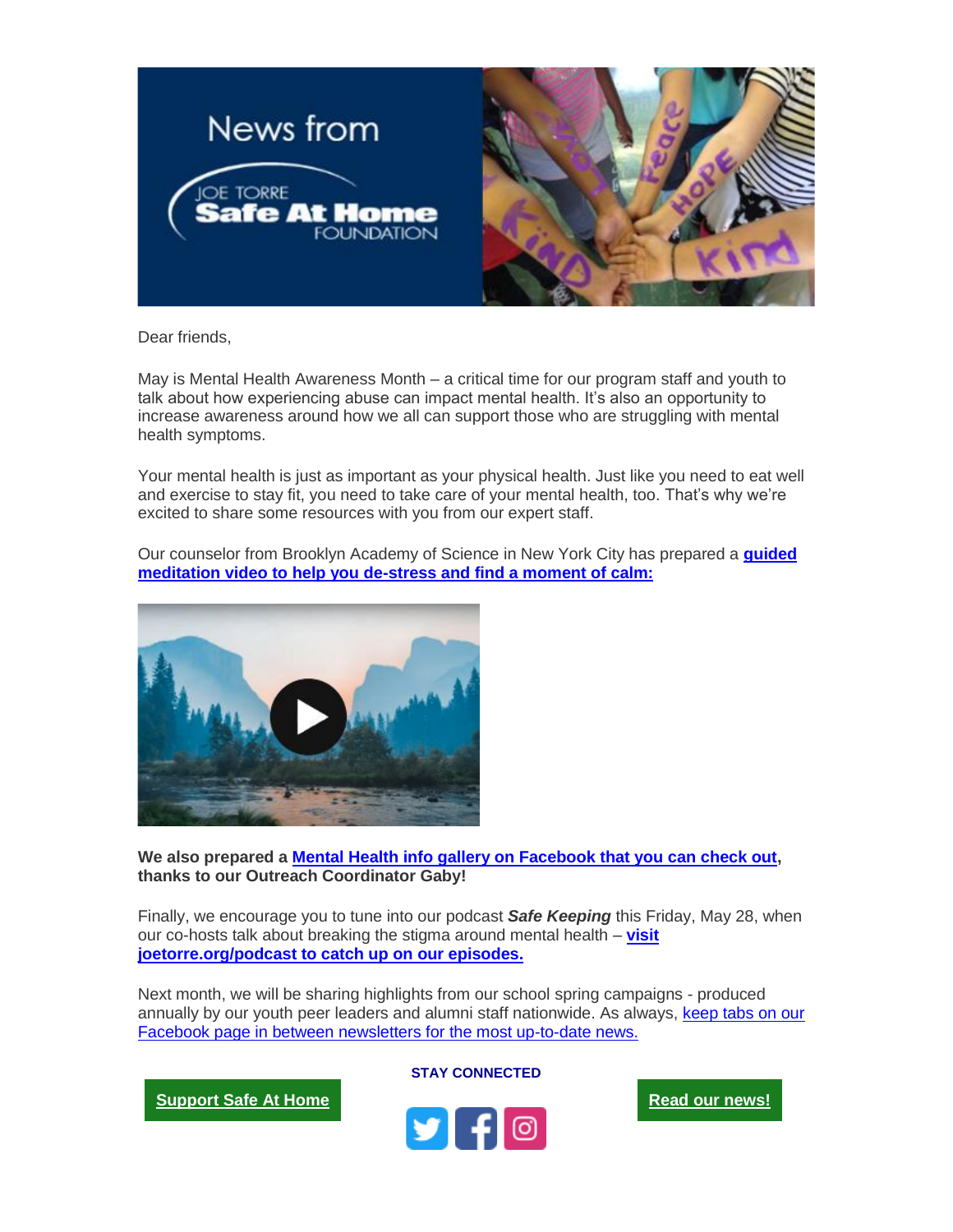

Dear friends,

With summer officially underway, we're taking a moment to look back on an unprecedented school year.

For many children and teens in our programs, the last year was incredibly challenging; and more than ever, they relied on Safe At Home for support when they needed it the most. But our young people also inspired us with their resilience and strength – and with their desire to stay connected to our work and - through it all, each other - in new and exciting ways.

Every spring, a group of dedicated students at each program – known as our peer leaders – design and run their very own awareness campaigns for their entire school. Usually, these campaigns involve in-person activities, workshops, and opportunities to educate their classmates. To make it even more meaningful, they are joined in this exciting capstone to their school year by a team of inspiring Safe At Home alumni who were peer leaders themselves just a few years ago.

This year's campaigns – just like this past year itself – looked just a little bit different. **[But](https://urldefense.proofpoint.com/v2/url?u=https-3A__eml-2Dpusa01.app.blackbaud.net_intv2_j_F3E853C3-2DADDF-2D4F6D-2DAB38-2DDA5A948FD01A_r_F3E853C3-2DADDF-2D4F6D-2DAB38-2DDA5A948FD01A-5F0847ea29-2De743-2D43e0-2D984d-2Ddda1d2127f89_l_BE4D802A-2DEE1B-2D4A89-2D828F-2D36E4C7B45914_c&d=DwMFaQ&c=euGZstcaTDllvimEN8b7jXrwqOf-v5A_CdpgnVfiiMM&r=Yi35ggX3GUYT9S6d7LqqlNWX_rYXB1N3zyXK9mlGYxI&m=OaQvkRHNeRctpGzRA5TYqL-Jr-dHG6UYd7nlrW8Eb9E&s=vCM6Nb6M8x1iEGlKUxzxajrfnk1aNEaYxOoYmLcSLHM&e=)  [we're excited to share some highlights of the incredible work our peer leaders, alumni,](https://urldefense.proofpoint.com/v2/url?u=https-3A__eml-2Dpusa01.app.blackbaud.net_intv2_j_F3E853C3-2DADDF-2D4F6D-2DAB38-2DDA5A948FD01A_r_F3E853C3-2DADDF-2D4F6D-2DAB38-2DDA5A948FD01A-5F0847ea29-2De743-2D43e0-2D984d-2Ddda1d2127f89_l_BE4D802A-2DEE1B-2D4A89-2D828F-2D36E4C7B45914_c&d=DwMFaQ&c=euGZstcaTDllvimEN8b7jXrwqOf-v5A_CdpgnVfiiMM&r=Yi35ggX3GUYT9S6d7LqqlNWX_rYXB1N3zyXK9mlGYxI&m=OaQvkRHNeRctpGzRA5TYqL-Jr-dHG6UYd7nlrW8Eb9E&s=vCM6Nb6M8x1iEGlKUxzxajrfnk1aNEaYxOoYmLcSLHM&e=)  [and counselors created in a new Spring Campaign Facebook album!](https://urldefense.proofpoint.com/v2/url?u=https-3A__eml-2Dpusa01.app.blackbaud.net_intv2_j_F3E853C3-2DADDF-2D4F6D-2DAB38-2DDA5A948FD01A_r_F3E853C3-2DADDF-2D4F6D-2DAB38-2DDA5A948FD01A-5F0847ea29-2De743-2D43e0-2D984d-2Ddda1d2127f89_l_BE4D802A-2DEE1B-2D4A89-2D828F-2D36E4C7B45914_c&d=DwMFaQ&c=euGZstcaTDllvimEN8b7jXrwqOf-v5A_CdpgnVfiiMM&r=Yi35ggX3GUYT9S6d7LqqlNWX_rYXB1N3zyXK9mlGYxI&m=OaQvkRHNeRctpGzRA5TYqL-Jr-dHG6UYd7nlrW8Eb9E&s=vCM6Nb6M8x1iEGlKUxzxajrfnk1aNEaYxOoYmLcSLHM&e=)**

**[Check out the album now!](https://urldefense.proofpoint.com/v2/url?u=https-3A__eml-2Dpusa01.app.blackbaud.net_intv2_j_F3E853C3-2DADDF-2D4F6D-2DAB38-2DDA5A948FD01A_r_F3E853C3-2DADDF-2D4F6D-2DAB38-2DDA5A948FD01A-5F0847ea29-2De743-2D43e0-2D984d-2Ddda1d2127f89_l_7A8EF560-2D452D-2D47BB-2DBA87-2DED441BA88D7E_c&d=DwMFaQ&c=euGZstcaTDllvimEN8b7jXrwqOf-v5A_CdpgnVfiiMM&r=Yi35ggX3GUYT9S6d7LqqlNWX_rYXB1N3zyXK9mlGYxI&m=OaQvkRHNeRctpGzRA5TYqL-Jr-dHG6UYd7nlrW8Eb9E&s=XxUD-ZCmJ0essCIzgEa4eKiLDdY2E9TLrOHoZhRugkQ&e=)**

Together, our team provided educational flyers, activities, and workshop opportunities on the topics of gun violence, mental health awareness, self-care, and so much more – all distributed virtually so that everyone could join in the experience together, and safely.

*This virtual approach to sharing information is one you'll be seeing more of from Safe At Home in the weeks ahead. We look forward to sharing new and exciting resources with all of you soon, all designed to share some of what we have learned with your support over the years so we can help everyone make their schools, communities and families a little bit healthier and happier.*

As always, [keep tabs on our Facebook page](https://urldefense.proofpoint.com/v2/url?u=https-3A__eml-2Dpusa01.app.blackbaud.net_intv2_j_F3E853C3-2DADDF-2D4F6D-2DAB38-2DDA5A948FD01A_r_F3E853C3-2DADDF-2D4F6D-2DAB38-2DDA5A948FD01A-5F0847ea29-2De743-2D43e0-2D984d-2Ddda1d2127f89_l_335F4E1F-2D95F7-2D49C2-2D9A3C-2D7C84ADD1981E_c&d=DwMFaQ&c=euGZstcaTDllvimEN8b7jXrwqOf-v5A_CdpgnVfiiMM&r=Yi35ggX3GUYT9S6d7LqqlNWX_rYXB1N3zyXK9mlGYxI&m=OaQvkRHNeRctpGzRA5TYqL-Jr-dHG6UYd7nlrW8Eb9E&s=sRViNnQQEZyS8eThzXrrr_NR3Hs1znLa2IqgrpU4MfM&e=) in between newsletters for the most up-to-date news. And thank you for continuing support of Safe At Home and the good we accomplish together!